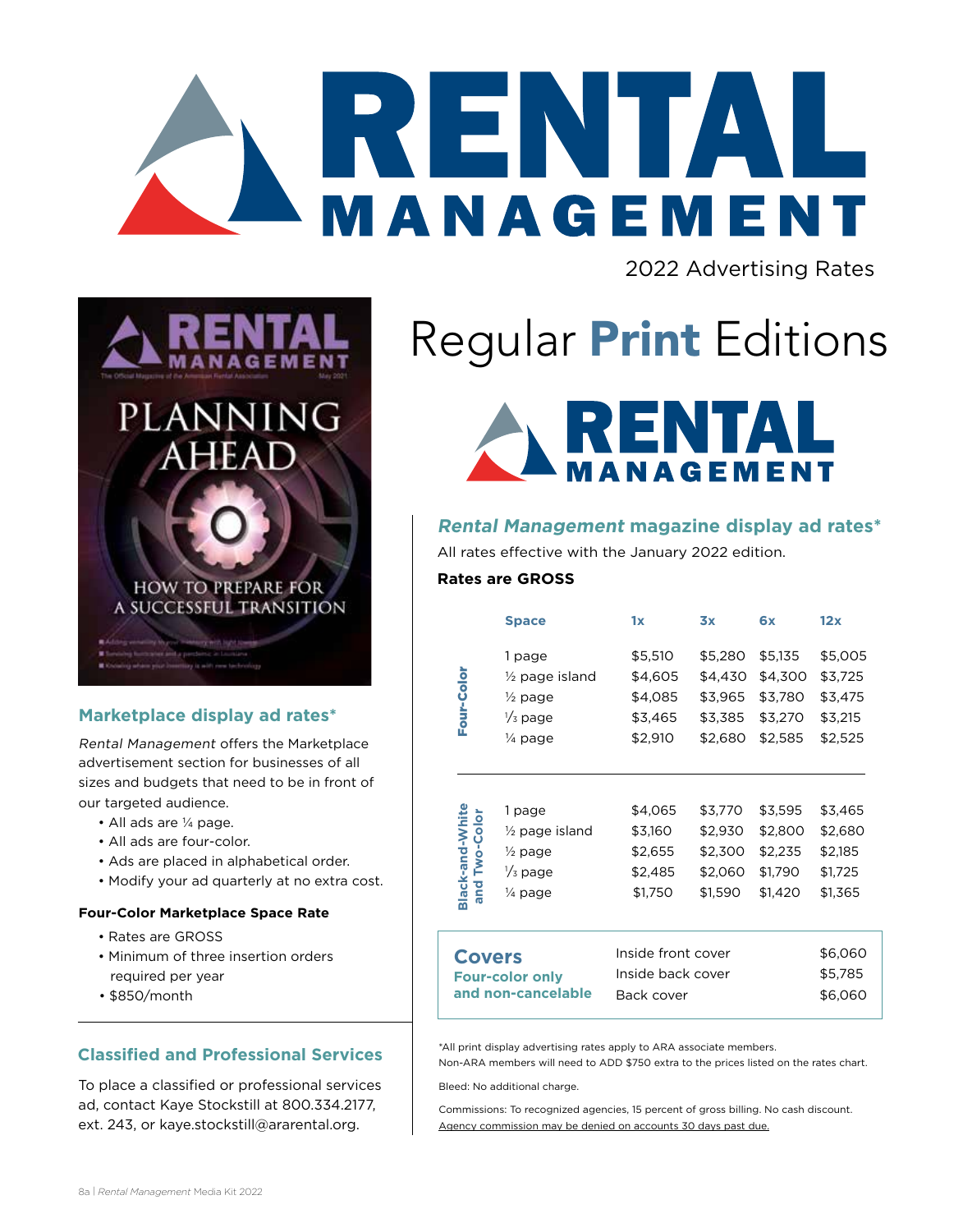### **Rental Management Digital ad rates**

These opportunities offer the unique position to be seen first by all Rental Management Digital readers and can include add-ons such as digital links, downloads and videos.

### **Rates are NET**

#### Monthly Issue Digital Rates

| Regular Issue:<br>Opposite front cover plus banner in eblast: | \$2,000 |
|---------------------------------------------------------------|---------|
| Safety Issue:<br>Opposite front cover plus banner in eblast:  | \$2,000 |
| All digital editions:<br>Interstitial ads:                    | \$1.200 |

### **Please notify Jennifer Smith at jennifer.smith@ararental.org or 800.334.2177, ext. 257, of any add-ons to your digital edition ad.**









#### **Rates are NET**

**Month Rate**

January-December \$1,500/month

**Rental Pulse** 

e-newsletter plus microbutton and rotating banner on the website. Microbutton also will be included in the Rental Pulse Monthly Beat — an e-newsletter with the month's top stories.

Includes microbutton

**ad rates**

on weekly

In addition to the weekly edition distributed on Sundays, Rental Pulse publishes Breaking News and Special Editions throughout the year plus the Monthly Beat each month.

### RentalManagementMag.com

### **RentalManagementMag.com ad rates**

Includes microbutton and rotating banner on website. Microbutton also is included on the side of each story on the newly reimagined website.

### **Rates are NET**

| Month            | Rate        |
|------------------|-------------|
| January-December | \$600/month |

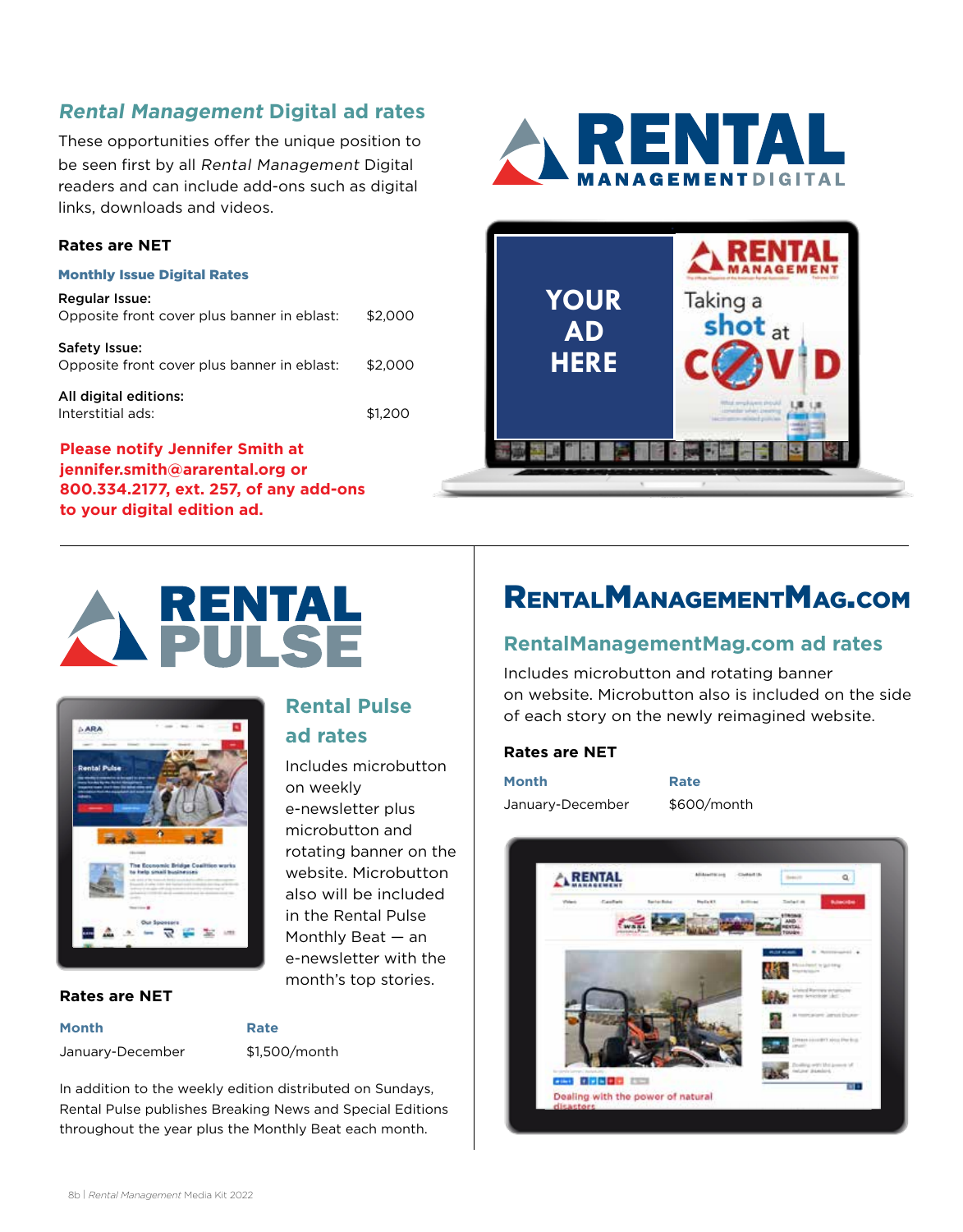## **Sponsored content**

Rental Management advertising programs to help you reach our targeted audience with your messages.

### **Sponsored eblast**

Rental Management will send your message directly and exclusively to Rental Pulse subscribers. Limited availabilities are offered on a first come, first served basis. Advertisers can choose from the full subscriber list or one of three segmented lists.



#### Eblast rates

### **Rates are NET**

| Full Rental Pulse list:       | \$5,500 |
|-------------------------------|---------|
| Rental stores only list:      | \$4.500 |
| Equipment rental stores only: | \$4,000 |
| Event rental stores only:     | \$3.500 |

### **Sponsored content and lead generation digital opportunities**



### **Rates are NET**

Rental Pulse: Create an advertisement to appear within the Rental Pulse e-mail to drive traffic to your website. Offer access to a white paper, training videos or other valuable content to those who provide contact information. Limited to one paid availability per week.

Rental Pulse: \$600/week

RentalManagementMag.com: Create an advertisement to appear within RentalManagementMag.com

to drive traffic to your website. Capture contact information through special offers. Limited to five availabilities per month.

RentalManagementMag.com: \$600/month

### **Advertorial program**

The Rental Management team will produce a two-page advertising spread to appear in the print and digital editions of the magazine.

#### Advertorial program rates

\$7,500 for two-page spread produced by the *Rental Management* team.

#### **Rates are NET**

#### **Choose from:**

- The Rental Management Profile Series. The two-page spread will include a short question-and-answer interview with a company executive, photos and infographics to help readers learn more about your company, its history and more.
- The Rental Management ROI Series. The two-page spread will feature the product or products of your choice, outlining the expected return on investment for equipment and event rental store buyers.
- The Rental Management Innovation Series. The two-page spread will include photos of your new products with descriptions. In our digital edition, the photos also can be linked to videos of your new products in action.
- The Rental Management Safety Series. This two-page spread would appear in our monthly Safety Issue, highlighting your product photos with links to safety videos as well as a question-and-answer interview with the executive of your choice.